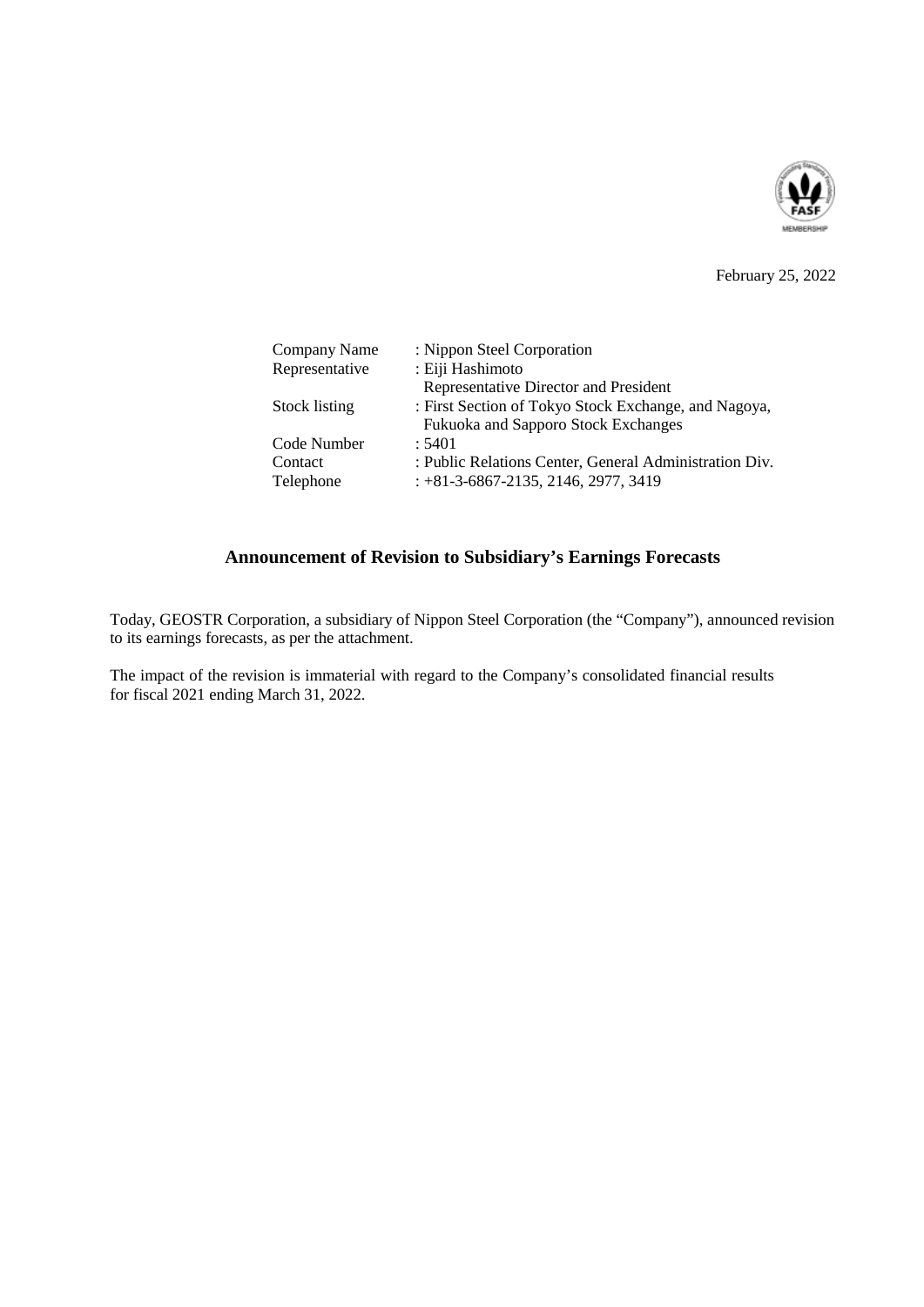

 $\alpha$  and  $\beta$ 

Company Name: GEOSTR Corporation Representative: Shingo Hayama Representative Director and President Code Number: 5282 (Tokyo Stock Exchange, Second Section) Contact : Shinichi Yamatoko Finance and Accounting Team, Business Management Headquarter Telephone: +81-3-5844-1201

## **Notice Concerning Revision to Earnings Forecasts**

Considering recent trends in performance, GEOSTR Corporation (the "Company") hereby notifies that it has revised its earnings forecasts for fiscal 2021 ending March 31, 2022 (consolidated and non-consolidated), which were announced on May 13, 2021.

#### 1. Revision to Earnings Forecasts for Fiscal 2021 (April 1, 2021 – March 31, 2022)

(i) Revision to Consolidated Earnings Forecasts for Fiscal 2021

|                                                                 |           |                     |                    |                                            | (мишоп уеп)                 |
|-----------------------------------------------------------------|-----------|---------------------|--------------------|--------------------------------------------|-----------------------------|
|                                                                 | Net sales | Operating<br>profit | Ordinary<br>profit | Profit attributable<br>to owners of parent | Earnings per<br>share (Yen) |
| Previous forecasts (A)                                          | 33,500    | 1,400               | 1,400              | 900                                        | 28.77                       |
| Revised forecasts (B)                                           | 30,500    | 1,800               | 1,800              | 1,150                                      | 36.76                       |
| Increase/Decrease (B-A)                                         | (3,000)   | 400                 | 400                | 250                                        |                             |
| Change $(\%)$                                                   | (9.0)     | 28.6                | 28.6               | 27.8                                       |                             |
| (For reference) Results for fiscal<br>2020 ended March 31, 2021 | 30,149    | 1,764               | 1,778              | 891                                        | 28.49                       |

(ii) Revision to Non-Consolidated Earnings Forecasts for Fiscal 2021

|                                                                 |           |                     |                    |            | (Million yen)               |
|-----------------------------------------------------------------|-----------|---------------------|--------------------|------------|-----------------------------|
|                                                                 | Net sales | Operating<br>profit | Ordinary<br>profit | Net profit | Earnings per<br>share (Yen) |
| Previous forecasts (A)                                          | 33,000    | 1,400               | 1,400              | 900        | 28.77                       |
| Revised forecasts (B)                                           | 30,200    | 1,850               | 1,850              | 1,200      | 38.36                       |
| Increase/Decrease (B-A)                                         | (2,800)   | 450                 | 450                | 300        |                             |
| Change $(\%)$                                                   | (8.5)     | 32.1                | 32.1               | 33.3       |                             |
| (For reference) Results for fiscal<br>2020 ended March 31, 2021 | 29,648    | 1,667               | 1,681              | 926        | 29.62                       |